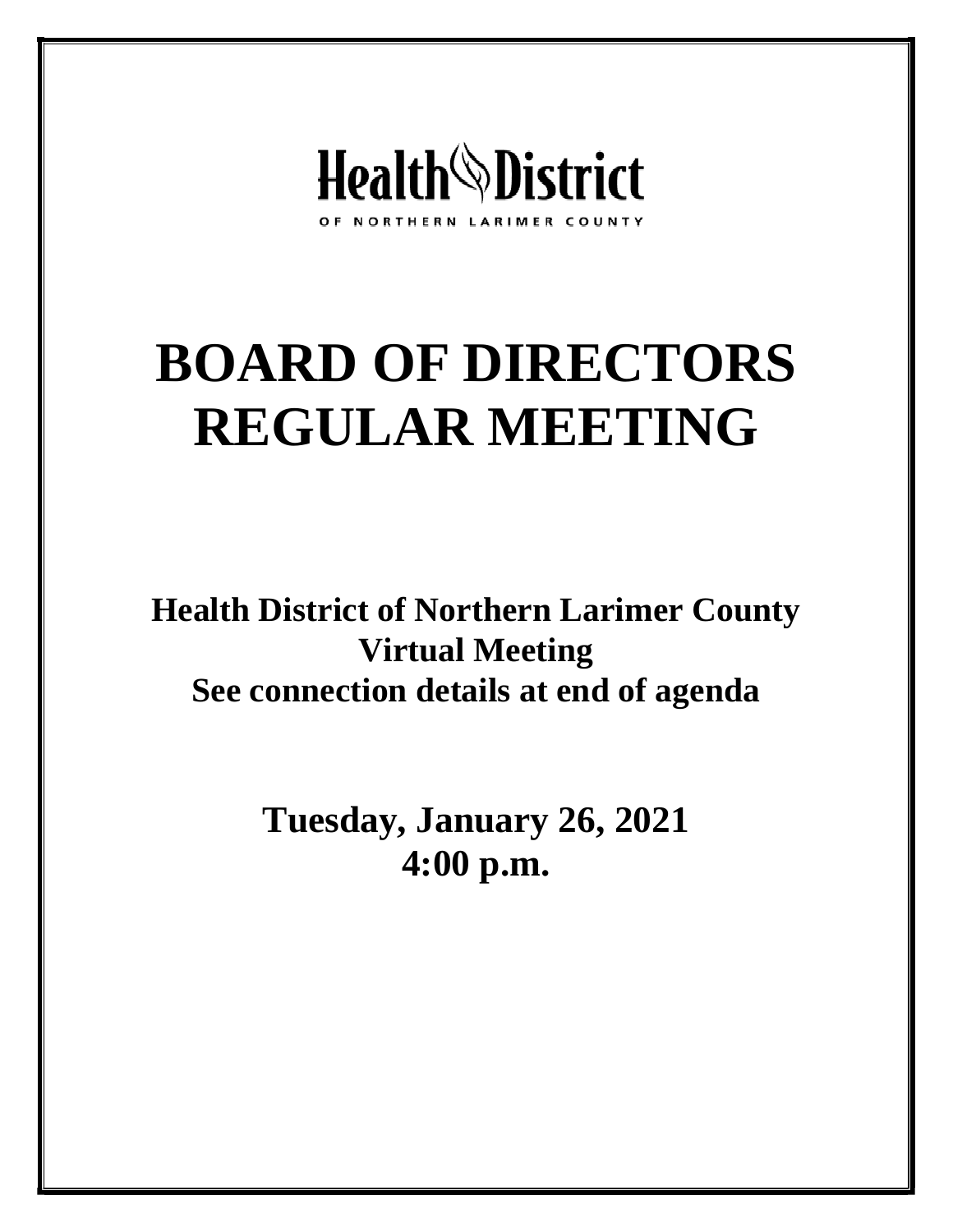## Health District

## **BOARD OF DIRECTORS MEETING January 26, 2021 4:00 pm Virtual**

### **AGENDA**

| $4:00$ p.m. |                                                                                                                                                                                                                                                                       |
|-------------|-----------------------------------------------------------------------------------------------------------------------------------------------------------------------------------------------------------------------------------------------------------------------|
| $4:05$ p.m. | <b>PUBLIC COMMENT</b><br>Note: If you choose to comment, please follow the "Guidelines for Public Comment" provided on the back of the agenda.                                                                                                                        |
| 4:10 p.m.   | PRESENTATIONS & DISCUSSION<br>COVID-19<br>$\bullet$<br>$\circ$<br>$\circ$<br>$\circ$<br>Isolation/Recovery, and Quarantine (IRQ) Site<br>Health District and COVID Vaccinations<br>Other                                                                              |
| $4:45$ p.m. | <b>BOARD ACTION</b><br>Paid Time Off: Changes Required by New State Law: Ratification<br>$\circ$<br>Consideration of Increases in Paid Time Off<br>$\circ$                                                                                                            |
| 5:00 p.m.   | PRESENTATION, DISCUSSION, POSSIBLE BOARD ACTION<br>٠<br>State: Budget, Schedule and Content of 2021 Session<br>$\circ$<br>National Policy – potential policy change, new administration<br>$\circ$<br>Add May 11 Special Board Meeting?<br>O                          |
| 5:15 p.m.   | <b>UPDATES &amp; REPORTS</b><br>٠<br>٠                                                                                                                                                                                                                                |
| 5:25 p.m.   | PUBLIC COMMENT (2 <sup>nd</sup> opportunity) See Note above.                                                                                                                                                                                                          |
| 5:30 p.m.   | <b>CONSENT AGENDA</b><br>Resolution 2021-01 - Establish Meeting Days<br>٠<br>Resolution 2021-02 – Public Posting of Meeting Notices<br>$\bullet$<br>Approval of the November 10 and December 11 Board Meeting Minutes<br>٠<br>Approval of the October 2020 Financials |
| 5:35 p.m.   | <b>ANNOUNCEMENTS</b><br>February 9, 2021, 4:00 pm, Board of Directors Special Meeting<br>February 23, 2021, 4:00 pm, Board of Directors Regular Meeting<br>March 9, 2021, 4:00 pm, Board of Directors Special Meeting                                                 |
| 5:40 p.m.   | <b>ADJOURN</b>                                                                                                                                                                                                                                                        |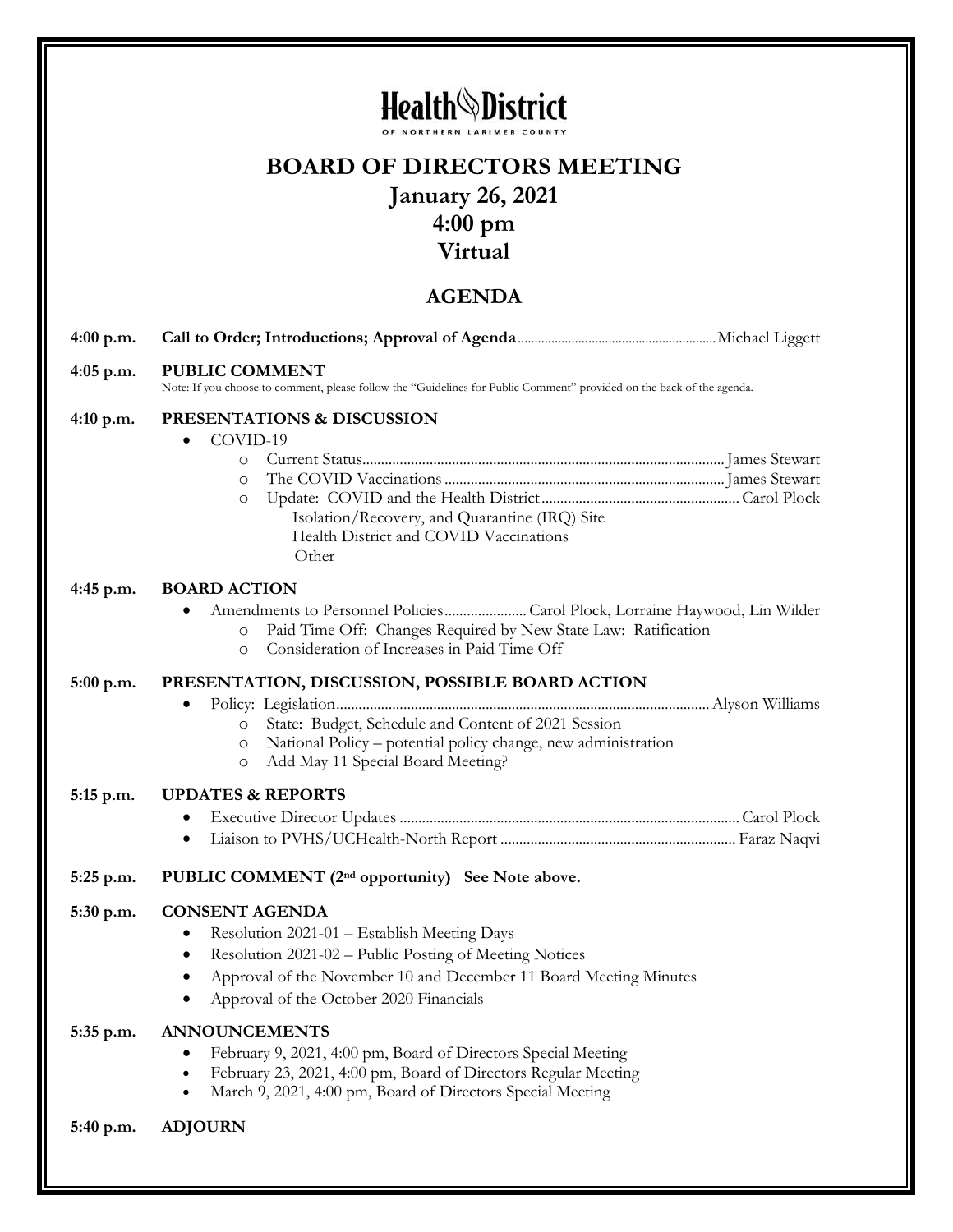#### Join Zoom Meeting

#### **Registration is required. Click this link to register:**

[https://healthdistrict.zoom.us/meeting/register/tJwrduiprDsjHtbRmH\\_8MLskGTk9onNkJg2D](https://healthdistrict.zoom.us/meeting/register/tJwpcuuqqDgvGdK-oPmZclu3X1wpmsooVldZ)

After registering, you will receive a confirmation email containing information about joining the meeting.

#### **GUIDELINES FOR PUBLIC COMMENT**

The Health District of Northern Larimer County Board welcomes and invites comments from the public. If you choose to make comments about any agenda item or about any other topic not on the agenda, please use the following guidelines.

- **Before you begin your comments please:** Identify yourself spell your name – state your address. Tell us whether you are addressing an agenda item, or another topic.
- **Limit your comments to five (5) minutes.**